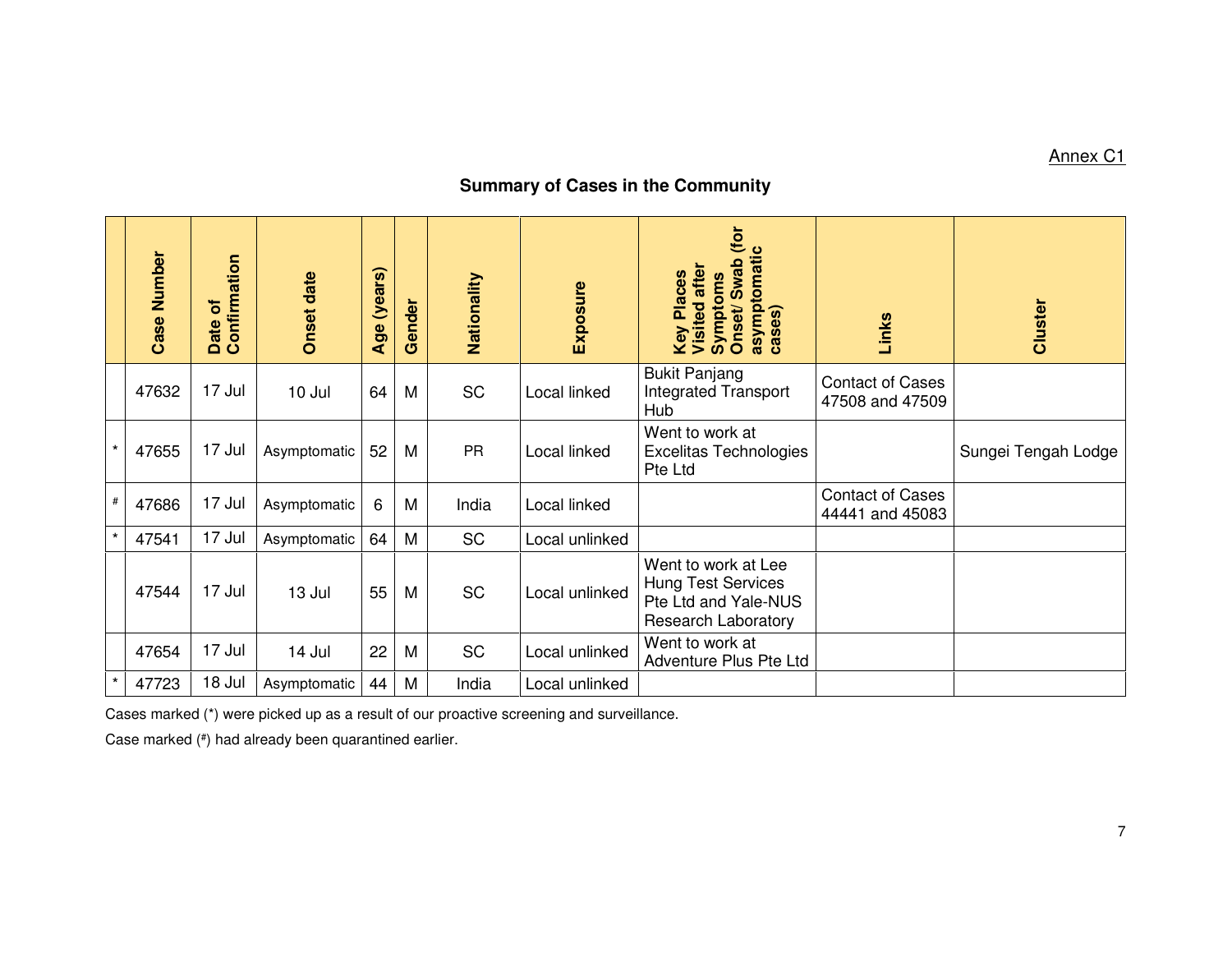## **Summary of Imported Cases**

|        | Number<br>Case | Date of<br>Confirmation | <b>Onset date</b> | (years)<br>Age | Gender       | Nationality                          | <b>Travel History</b> | Exposure | Links                           | Cluster |
|--------|----------------|-------------------------|-------------------|----------------|--------------|--------------------------------------|-----------------------|----------|---------------------------------|---------|
| $\sim$ | 47613          | 17 Jul                  | 16 Jul            | 40             | M            | Philippines<br>(Special Pass holder) | Philippines           | Imported |                                 |         |
| $\sim$ | 47649          | 18 Jul                  | Asymptomatic      | 17             | M            | <b>PR</b>                            | India                 | Imported |                                 |         |
| $\sim$ | 47685          | 17 Jul                  | Asymptomatic      | 26             | $\mathsf{F}$ | India<br>(Dependant's Pass holder)   | India                 | Imported | <b>Contact of Case</b><br>47529 |         |
| $\sim$ | 47697          | 17 Jul                  | Asymptomatic      | 32             | M            | India<br>(Work Pass holder)          | India                 | Imported |                                 |         |
| $\sim$ | 47698          | 18 Jul                  | Asymptomatic      | 31             | M            | India<br>(Work Pass holder)          | India                 | Imported |                                 |         |
| $\sim$ | 47699          | 18 Jul                  | Asymptomatic      | 35             | M            | India<br>(Work Permit holder)        | India                 | Imported |                                 |         |
| $\sim$ | 47715          | 17 Jul                  | 17 Jul            | 36             | M            | India<br>(Work Pass holder)          | India                 | Imported |                                 |         |
| $\sim$ | 47721          | 17 Jul                  | Asymptomatic      | 78             | M            | <b>SC</b>                            | Pakistan              | Imported |                                 |         |

Cases marked (~) had been isolated or placed on Stay-Home Notice upon arrival in Singapore.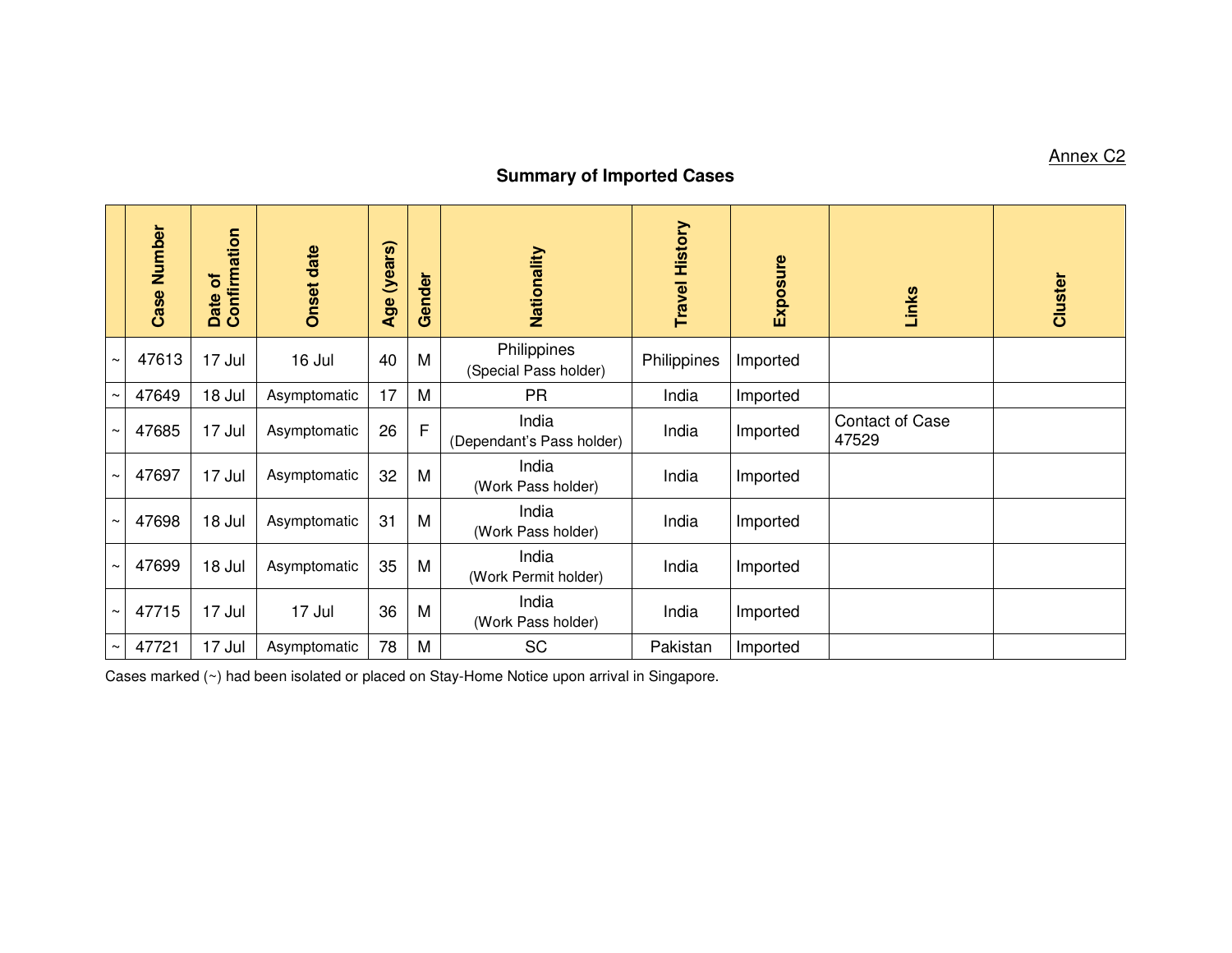## **Public Places Visited by Cases in the Community during Infectious Period<sup>1</sup>**

| <b>Date</b> | <b>Time</b>    | <b>Location (Address)</b>                                                                                       |  |  |
|-------------|----------------|-----------------------------------------------------------------------------------------------------------------|--|--|
| 4 Jul       | 0840h to 0915h | Prime Supermarket (962 Jurong West Street 91)                                                                   |  |  |
| 4 Jul       | 0850h to 0950h | NEX (23 Serangoon Central)                                                                                      |  |  |
| 4 Jul       | 1100h to 1130h | Jurong Point (1 Jurong West Central 2)<br>Singtel                                                               |  |  |
| 4 Jul       | 1100h to 1130h | Geylang Serai Market & Food Centre (1 Geylang Serai)                                                            |  |  |
| 4 Jul       | 1120h to 1200h | Old Airport Road Food Centre & Shopping Mall (51 Old<br>Airport Road)                                           |  |  |
| 4 Jul       | 1130h to 1330h | Resorts World Sentosa Casino (8 Sentosa Gateway)                                                                |  |  |
| 4 Jul       | 1200h to 1255h | Lucky Plaza (304 Orchard Road)<br>McDonald's                                                                    |  |  |
| 4 Jul       | 1205h to 1300h | Funan Mall (107 North Bridge Road)<br>Expressions: Slimming, Facial And Aesthetic<br><b>Treatment Singapore</b> |  |  |
| 4 Jul       | 1225h to 1315h | Joo Chiat Complex (1 Joo Chiat Road)                                                                            |  |  |
| 4 Jul       | 1245h to 1330h | Westgate (3 Gateway Drive)<br>Anjappar                                                                          |  |  |
| 4 Jul       | 1405h to 1525h | Tang Plaza (310 Orchard Road)<br><b>TANGS</b>                                                                   |  |  |
| 4 Jul       | 1500h to 1645h | Jurong Point (1 Jurong West Central 2)                                                                          |  |  |
| 4 Jul       | 1705h to 1945h | Plaza Singapura (68 Orchard Road)<br>Swensen's                                                                  |  |  |
| 4 Jul       | 1725h to 1800h | Kallang Wave Mall (1 Stadium Place)<br>My Kampung                                                               |  |  |
| 4 Jul       | 1730h to 2000h | East Coast Lagoon Food Village (1220 East Coast<br>Parkway)                                                     |  |  |
| 4 Jul       | 1735h to 1805h | Causeway Point (1 Woodlands Square)<br>Watsons                                                                  |  |  |
| 4 Jul       | 1740h to 1830h | Bukit Panjang Hawker Centre and Market (2 Bukit Panjang<br>Ring Road)                                           |  |  |
| 4 Jul       | 1750h to 1820h | Sim Lim Square (1 Rochor Canal Road)                                                                            |  |  |
| 4 Jul       | 1800h to 1900h | Jurong Point (1 Jurong West Central 2)                                                                          |  |  |

<sup>1</sup> Excludes residence, workplaces, healthcare facilities and public transport. This list will be updated on a rolling 14-days basis, i.e. one incubation period, and as epidemiological investigations progress.

<u>.</u>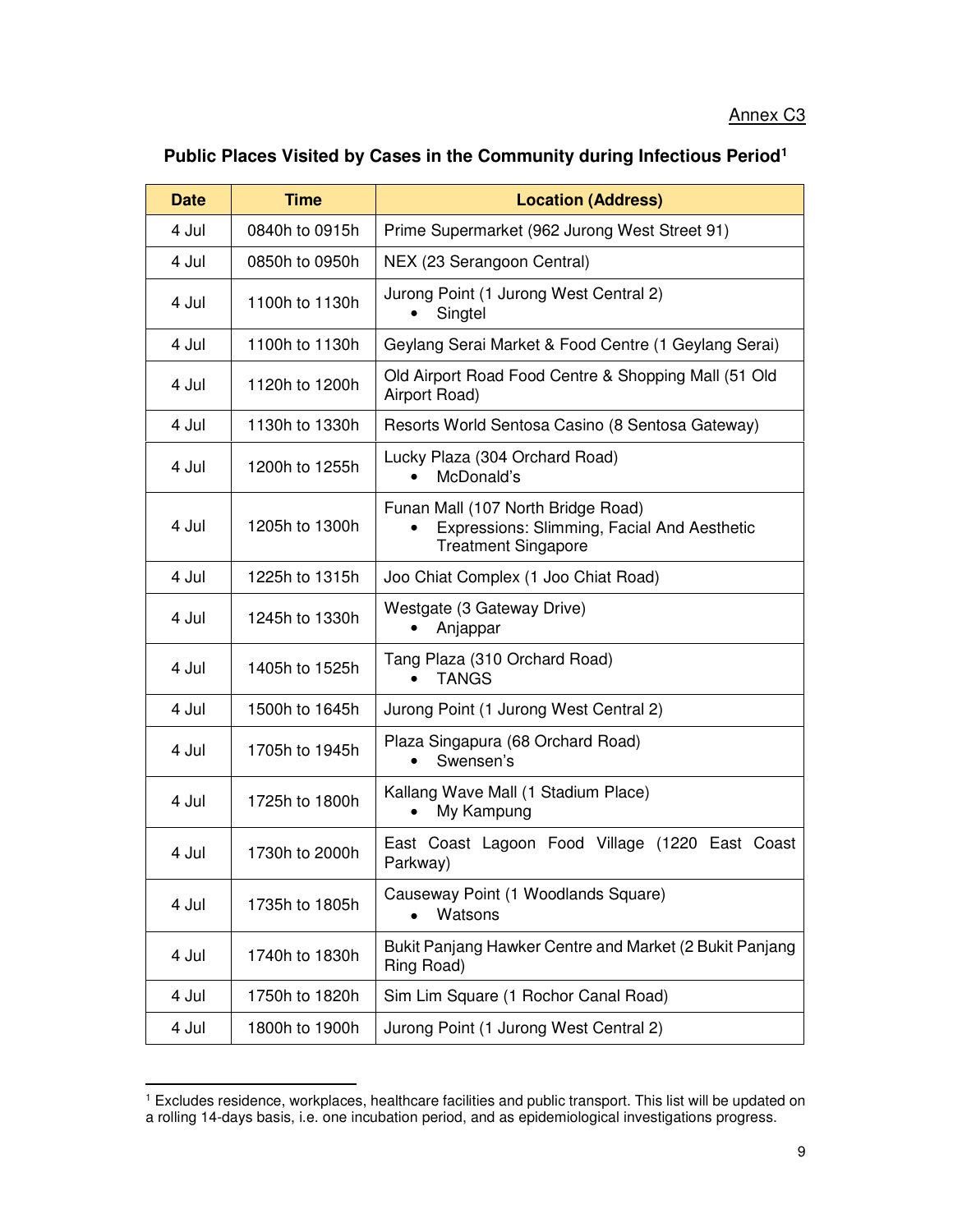| <b>Date</b> | <b>Time</b>    | <b>Location (Address)</b>                                                        |  |  |
|-------------|----------------|----------------------------------------------------------------------------------|--|--|
| 4 Jul       | 1915h to 2015h | FairPrice Hub (1 Joo Koon Circle)                                                |  |  |
| 4 Jul       | 2105h to 2200h | IMM (2 Jurong East Street 21)<br>McDonald's                                      |  |  |
| 4 Jul       | 2120h to 2205h | Wisma Atria (435 Orchard Road)<br>Picnic Urban Food Court                        |  |  |
| 5 Jul       | 0035h to 0230h | Resorts World Sentosa Casino (8 Sentosa Gateway)                                 |  |  |
| 5 Jul       | 0755h to 1015h | Singapore Safety Driving Centre (2 Woodlands Industrial<br>Park E4)              |  |  |
| 5 Jul       | 0925h to 1000h | All India Supermart Pte Ltd (41 Norris Road)                                     |  |  |
| 5 Jul       | 1110h to 1240h | IMM (2 Jurong East Street 21)<br><b>Red Ginger</b>                               |  |  |
| 5 Jul       | 1115h to 1245h | JEM (50 Jurong Gateway Road)<br><b>Canton Paradise</b><br>Coffee Bean & Tea Leaf |  |  |
| 5 Jul       | 1125h to 1200h | All India Supermart Pte Ltd (41 Norris Road)                                     |  |  |
| 5 Jul       | 1145h to 1220h | People's Park Food Centre (32 New Market Road)                                   |  |  |
| 5 Jul       | 1155h to 1320h | City Plaza (810 Geylang Road)                                                    |  |  |
| 5 Jul       | 1200h to 1230h | Tekka Centre (665 Buffalo Road)                                                  |  |  |
| 5 Jul       | 1335h to 1415h | Bugis Street (3 New Bugis Street)                                                |  |  |
| 5 Jul       | 1415h to 1445h | Bugis+ (201 Victoria Street)                                                     |  |  |
| 5 Jul       | 1445h to 1530h | Bugis Junction (200 Victoria Street)                                             |  |  |
| 5 Jul       | 1530h to 1600h | Mustafa Centre (145 Syed Alwi Road)                                              |  |  |
| 5 Jul       | 1550h to 1730h | CUT-N-SHAVE (46 Desker Road)                                                     |  |  |
| 5 Jul       | 1725h to 1800h | Kallang Wave Mall (1 Stadium Place)<br>My Kampung                                |  |  |
| 5 Jul       | 1810h to 1945h | Chinatown Complex Food Centre (335 Smith Street)                                 |  |  |
| 5 Jul       | 1830h to 1930h | Sim Lim Square (1 Rochor Canal Road)                                             |  |  |
| 5 Jul       | 2000h to 2100h | Mustafa Centre (145 Syed Alwi Road)                                              |  |  |
| 5 Jul       | 2105h to 2145h | Mustafa Centre (145 Syed Alwi Road)                                              |  |  |
| 5 Jul       | 2020h to 2130h | The Guild (55 Keong Saik Road)                                                   |  |  |
| 5 Jul       | 2205h to 0050h | Marina Bay Sands Casino (10 Bayfront Avenue)                                     |  |  |
| 6 Jul       | 1005h to 1400h | Food Xchange @ Admiralty (8A Admiralty Street)                                   |  |  |
| 6 Jul       | 1220h to 1250h | FairPrice (166 Bukit Batok West Avenue 8)                                        |  |  |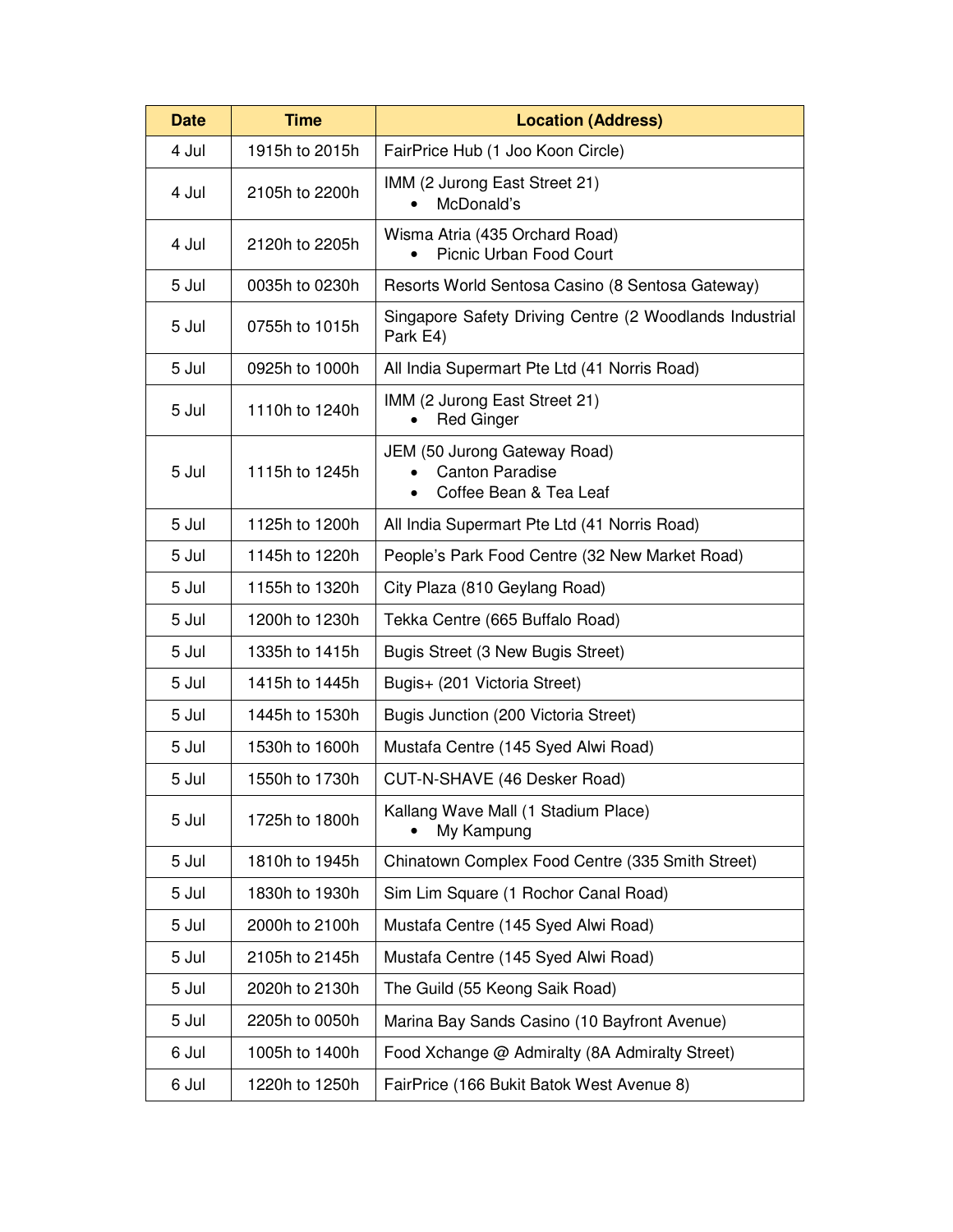| <b>Date</b>              | <b>Time</b>    | <b>Location (Address)</b>                                                   |  |  |  |
|--------------------------|----------------|-----------------------------------------------------------------------------|--|--|--|
| 6 Jul                    | 1230h to 1300h | Kallang Wave Mall (1 Stadium Place)<br>My Kampung                           |  |  |  |
| 6 Jul                    | 1330h to 1400h | Jurong Point (1 Jurong West Central 2)<br>Mr Barber                         |  |  |  |
| 6 Jul                    | 1600h to 1630h | New World Centre (1 Jalan Berseh)<br><b>Sheng Siong Supermarket</b>         |  |  |  |
| 6 Jul                    | 1725h to 1800h | Kallang Wave Mall (1 Stadium Place)<br>My Kampung                           |  |  |  |
| 6 Jul                    | 2010h to 2100h | Giant Express (284 Bukit Batok East Avenue 3)                               |  |  |  |
| 6 Jul                    | 2230h to 0000h | Resorts World Sentosa Casino (8 Sentosa Gateway)                            |  |  |  |
| 7 Jul                    | 0955h to 1255h | FoodXchange @ Admiralty (8A Admiralty Street)                               |  |  |  |
| 7 Jul                    | 1105h to 1150h | Traffic Police (10 Ubi Avenue 3)                                            |  |  |  |
| 7 Jul                    | 1120h to 1200h | Old Airport Road Food Centre & Shopping Mall (51 Old<br>Airport Road)       |  |  |  |
| 7 Jul                    | 1225h to 1300h | Parklane Shopping Mall (35 Selegie Road)                                    |  |  |  |
| 7 Jul                    | 1500h to 1700h | Jurong Point (1 Jurong West Central 2)<br>Lenskart                          |  |  |  |
| 7 Jul                    | 1725h to 1800h | Kallang Wave Mall (1 Stadium Place)<br>My Kampung                           |  |  |  |
| 8 Jul                    | 0615h to 0640h | Sheng Siong Supermarket (154A Bukit Batok West<br>Avenue 8)                 |  |  |  |
| 8 Jul                    | 1245h to 1325h | Rivervale Mall (11 Rivervale Crescent)                                      |  |  |  |
| 8 Jul                    | 1300h to 1345h | JCube (2 Jurong East Central 1)                                             |  |  |  |
| 8 Jul                    | 1320h to 1435h | Sembawang Shopping Centre (604 Sembawang Road)<br>Master Prata<br>$\bullet$ |  |  |  |
| 8 Jul                    | 1800h to 1930h | Tekka Centre (665 Buffalo Road)                                             |  |  |  |
| 9 Jul                    | 1125h to 1200h | Tang Plaza (310 Orchard Road)<br><b>TANGS</b>                               |  |  |  |
| 9 Jul                    | 1600h to 1630h | Alsalam Restaurant (427 East Coast Road)                                    |  |  |  |
| 9 Jul                    | 1600h to 1715h | Bedok Point (799 New Upper Changi Road)<br>Challenger                       |  |  |  |
| 9 Jul                    | 1930h to 2150h | Northpoint City (930 Yishun Avenue 2)<br>Malaysia Chiak!                    |  |  |  |
| 10 Jul                   | 0620h to 0650h | Sheng Siong Supermarket (154A Bukit Batok West<br>Avenue 8)                 |  |  |  |
| 10 Jul<br>1145h to 1230h |                | Taman Jurong Shopping Centre (399 Yung Sheng Road)                          |  |  |  |